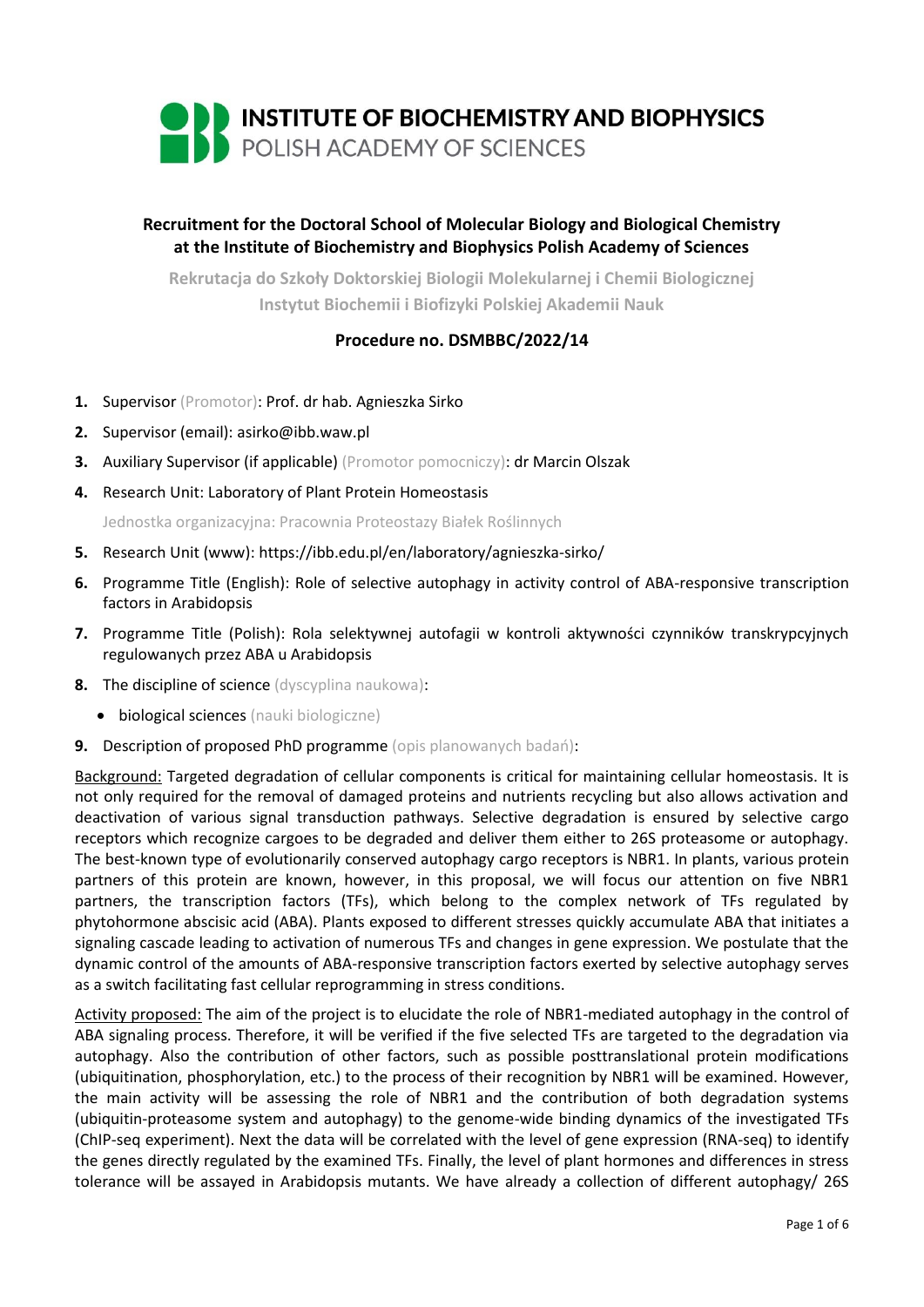proteasome mutants. Confocal fluorescent microscopy will be used to monitor hormones signaling in vivo using constructs with specific reporters and sensors. The project will be realized in collaboration with other scientists: one group from Germany, one group from Czech Republic and two groups from France. We would be happy to welcome an open-minded and dedicated person to work with us on this fascinating project.

- **10.** Literature references related to conducted/planned research (literatura związana z planowanymi badaniami):
	- Tarnowski L, Rodriguez MC, Brzywczy J, Cysewski D, Wawrzynska A, Sirko A. 2020. Overexpression of the selective autophagy cargo receptor NBR1 modifies plant response to sulfur deficit. Cells 9, 669[; https://doi.org/10.3390/cells9030669](https://doi.org/10.3390/cells9030669)
	- Tarnowski L, Rodriguez MC, Brzywczy J, Piecho-Kabacik M, Krckova Z, Martinec J, Wawrzynska A, Sirko A. 2020. A selective autophagy cargo receptor NBR1 modulates abscisic acid signalling in *Arabidopsis thaliana*. Sci Rep 10, 7778;<https://doi.org/10.1038/s41598-020-64765-z>
	- Wawrzynska A, Sirko A. 2020. Proteasomal degradation of proteins is important for the proper transcriptional response to sulfur deficiency conditions in plants. Plant and Cell Physiology 61(9):1548–1564[, https://doi.org/10.1093/pcp/pcaa076](https://doi.org/10.1093/pcp/pcaa076)
- 11. Requirements for the candidate (wymagania):
- **a)** hold a degree of Master of Science [*Magister*], Master of Engineering [*Magister Inżynier*], medical doctor or equivalent in the field of: exact sciences, natural sciences, medical sciences or related disciplines, granted by a Polish or foreign university; a person who does not possess the qualifications described above may take part in the competition, but must obtain the qualifications in question and provide the relevant documents before the start of the programme at the Doctoral School (i.e., October 1, 2022);

posiadanie tytułu zawodowego magistra, magistra inżyniera, lekarza lub innego równorzędnego na polskiej lub zagranicznej uczelni w dziedzinie: nauk ścisłych, przyrodniczych, medycznych lub pokrewnych; w naborze może wziąć udział osoba nieposiadająca kwalifikacji opisanych w zdaniu poprzedzającym, jednak musi je uzyskać i stosowne dokumenty dostarczyć przed rozpoczęciem kształcenia w Szkole Doktorskiej (tj. przed 1 października 2022 r.)

- **b)** to be completed by the supervisor; add additional points if necessary (please add your specific requirement and translate to Polish)
- **12.** Scholarship amount (net): 3200 3300 PLN for 1st and 2nd year, 4200 PLN for 3rd and 4th year

Wysokość stypendium (netto): 3200 – 3300 PLN na pierwszym i drugim roku, 4200 PLN na trzecim i czwartym roku.

### **13.** Number of positions available: 1

Liczba dostępnych miejsc: 1

# **14.** Deadline for submission of documents: **from 15th to 28th June 2022**

Termin rozpoczęcia i zakończenia przyjmowania dokumentów: **od 15 czerwca do 28 czerwca 2022 r.** 

**15.** Selected candidates will be invited for **the interview** that **will take place from 01st July to 15th July, 2022** (the exact date will be given in the invitation).

Wybrani kandydaci zostaną zaproszeni na rozmowę kwalifikacyjną, która odbędzie się w terminie **od 01 lipca do 15 lipca 2022** (dokładny termin zostanie przekazany w zaproszeniu na rozmowę).

# **16.** The recruitment procedure will be completed until **30th July,2022**.

Termin rozstrzygnięcia konkursu **30 lipca 2022**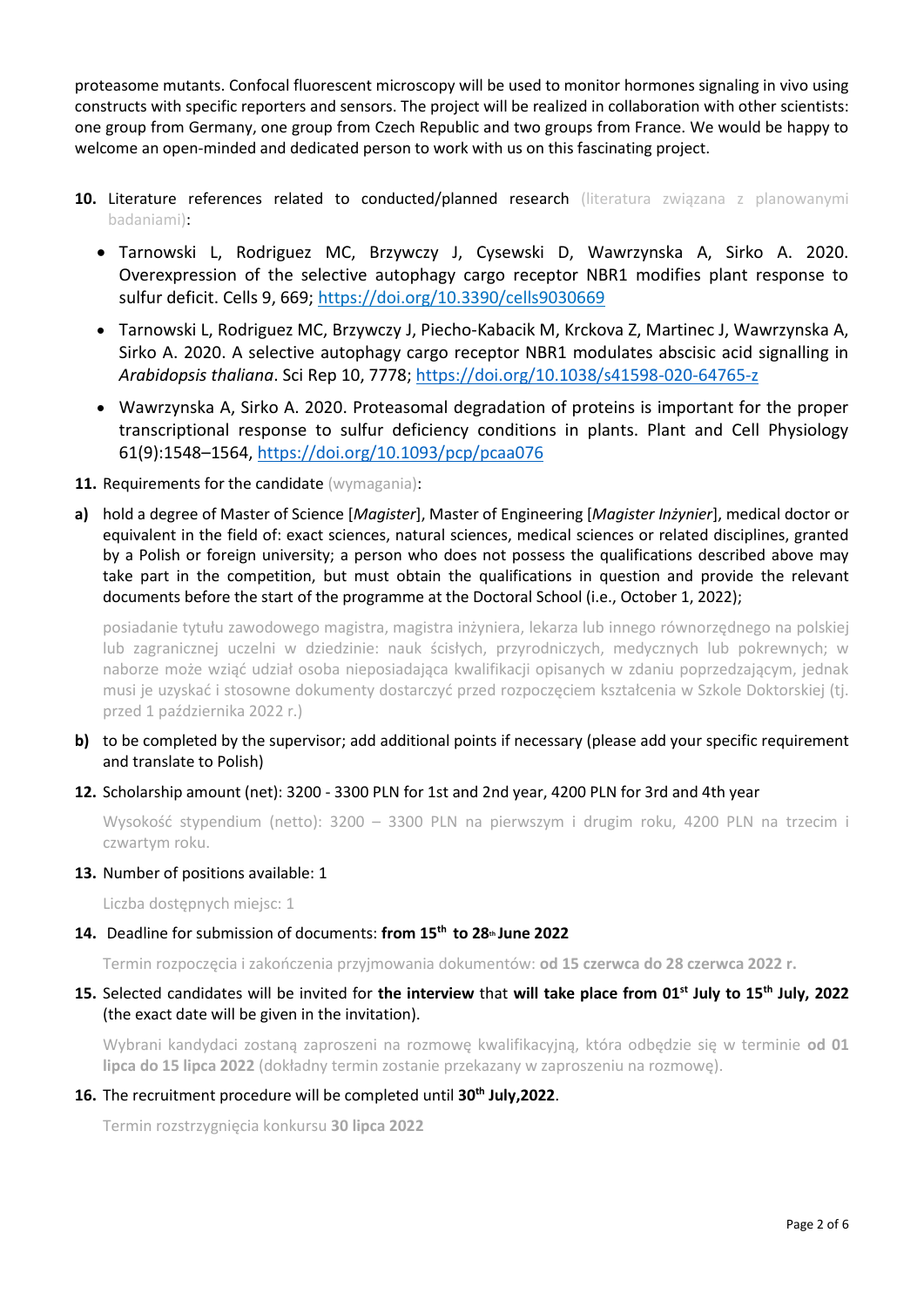### **17.** Required documents:

**a)** an application for admission to the Doctoral School, together with consent to the processing of personal data for the recruitment procedure and a statement on familiarising oneself with recruitment rules and conditions; [\(link to the form\)](https://ibb.edu.pl/app/uploads/2022/05/application-form_doctoralschool_ibb-pas.docx)

podanie o przyjęcie do Szkoły Doktorskiej wraz ze zgodą na przetwarzanie danych osobowych na potrzeby postępowania rekrutacyjnego oraz oświadczeniem o zapoznaniu się z zasadami i warunkami rekrutacji; ([odnośnik do formularza](https://ibb.edu.pl/app/uploads/2022/05/application-form_doctoralschool_ibb-pas.docx))

## **b)** a copy of the diploma from a university or the candidate's statement on the estimated graduation date;

odpis dyplomu ukończenia uczelni wyższej lub oświadczenie kandydata o przewidywanym zakończeniu studiów;

**c)** a scientific curriculum vitae including information on the candidate's participation in scientific projects and other related activities, such as publications, involvement in science club, participation in academic conferences with an oral or poster presentation, national and international internships, prizes and awards, participation in grants, popularization of science, voluntary work;

życiorys naukowy zawierający informacje o udziale kandydata w projektach naukowych i innych aktywnościach związanych z działalnością naukową taką jak: publikacje, prace w kołach naukowych, udział w konferencjach naukowych z referatem, posterem, staże krajowe i zagraniczne, nagrody i wyróżnienia, udział w grantach, popularyzacji nauki, wolontariacie;

### **d)** a list of completed university courses with marks;

wykaz ukończonych kursów uniwersyteckich wraz z ocenami;

## **e)** a motivation letter;

list motywacyjny;

**f)** contact details to at least one academic adviser or academic staff member holding at least a doctor's degree, who has agreed to give an opinion on the applicant. The opinion should not be attached to the application;

dane kontaktowe do co najmniej jednego dotychczasowego opiekuna naukowego lub innego pracownika naukowego ze stopniem co najmniej doktora, który zgodził się wcześniej wydać opinię na temat kandydata. Opinii nie należy załączać do aplikacji;

**g)** in the case of having a disability certificate or a certificate on the degree of disability, or a certificate referred to in Article 5 and Article 62 of the Act of 27 August 1997 on Vocational and Social Rehabilitation and Employment of Persons with Disabilities - a statement of holding such certificate;

w przypadku posiadania orzeczenia o niepełnosprawności lub orzeczenia o stopniu niepełnosprawności albo orzeczenia, o którym mowa w art. 5 oraz art. 62 ustawy z dnia 27 sierpnia 1997 r. o rehabilitacji zawodowej i społecznej oraz zatrudnianiu osób niepełnosprawnych – oświadczenie o jego posiadaniu;

## **h)** candidates holding a diploma of completing studies abroad shall additionally attach a certified translation of the diploma, including the supplement, into Polish or English, unless the diploma or an official copy thereof, including the supplement, has been issued in English.

kandydat legitymujący się dyplomem ukończenia studiów za granicą składa dodatkowo poświadczone tłumaczenie dyplomu, wraz z suplementem, na język polski lub angielski, chyba, że dyplom lub jego oficjalny odpis, wraz z suplementem, został wydany w języku angielskim;

### **18.** Language of documents (język dokumentów):

• either English or Polish up to the candidate's choice (angielski lub polski - do wyboru przez kandydata)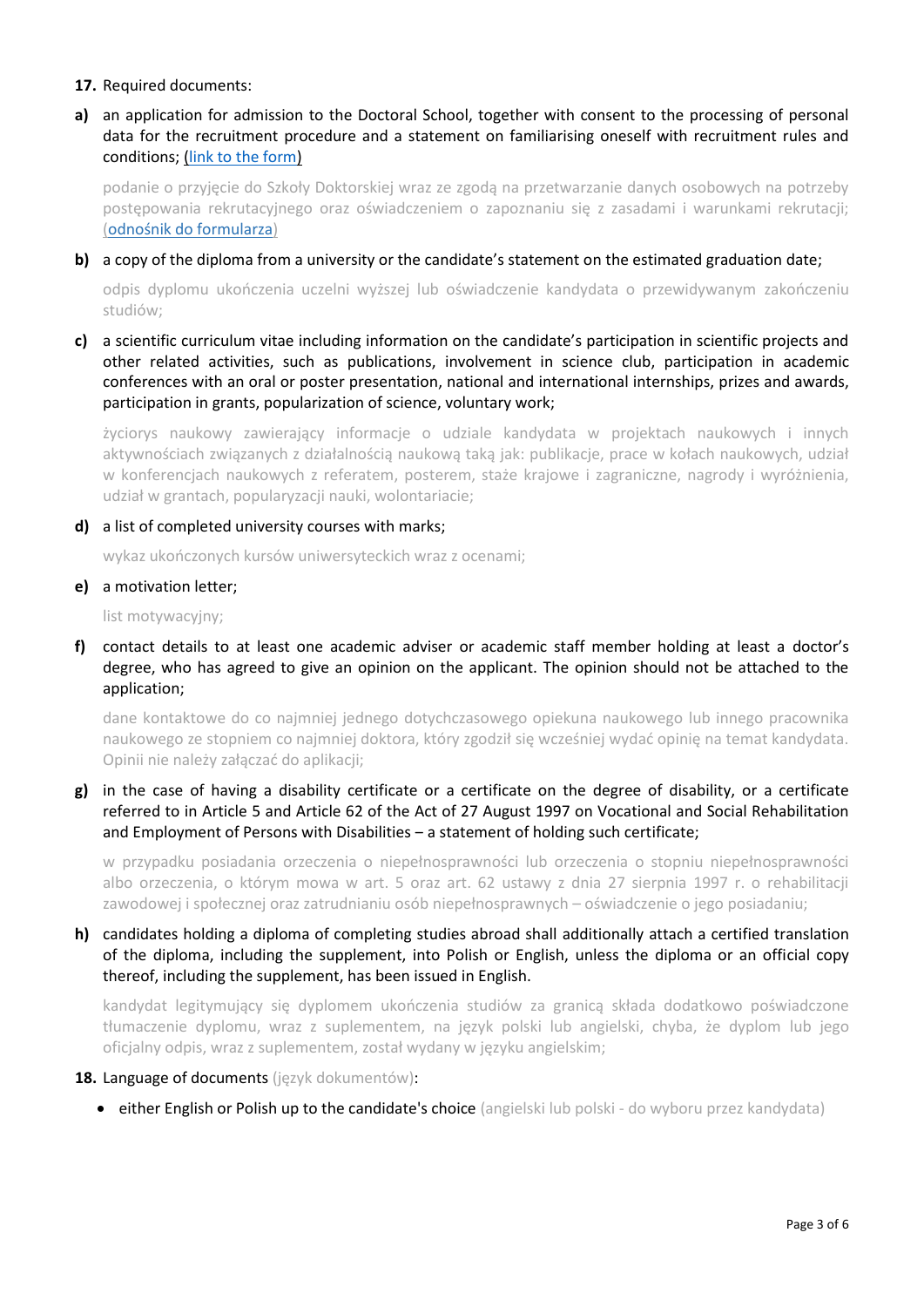### **19.** How to apply (jak złożyć aplikację):

• Use the Application form for admission to the Doctoral School [\(link to the form\)](https://ibb.edu.pl/app/uploads/2022/05/application-form_doctoralschool_ibb-pas.docx)

Użyj formularza Podania o przyjęcie do Szkoły Doktorskiej ([odnośnik do formularza](https://ibb.edu.pl/app/uploads/2022/05/application-form_doctoralschool_ibb-pas.docx))

- Merge all required documents as a single pdf file Połącz wszystkie dokumenty w jeden plik formatu pdf
- Send this file as an attachment t[o PhDschool-recruitment@ibb.waw.pl](mailto:PhDschool-recruitment@ibb.waw.pl) **or** post documents to

Doctoral School (room 41) Institute of Biochemistry and Biophysics Polish Academy of Sciences Pawinskiego 5a 02-106 Warszawa Poland

Wyślij plik pdf na adres [PhDschool-recruitment@ibb.waw.pl](mailto:PhDschool-recruitment@ibb.waw.pl) lub prześlij dokumenty na adres:

Szkoła Doktorska (pokój 41) Instytut Biochemii i Biofizyki Polska Akademia Nauk ul. Pawińskiego 5a 02-106 Warszawa Polska

• Include "**Procedure no. DSMBBC/2022/14**" and your first and last name as the subject of the e-mail

W tytule wiadomości e-mail umieść "**Procedure no. DSMBBC/2022/14"** oraz Twoje imię i nazwisko.

• The application must contain all documents described in section 17

Aplikacja musi zawierać wszystkie dokumenty opisane w punkcie 17

#### **20.** The recruitment process consists of two stages:

- **a)** selection of candidates by the Committee based on their previous achievements and academic performance presented in the documents submitted; for each position no more than 4 applicants who have achieved the highest scores, but no less than 60% of the maximum points, shall be qualified for the next stage;
- **b)** an interview conducted by the Committee including in particular:
	- a presentation delivered by the candidate containing the outcomes of his/her research (a Master's thesis or other research work carried out by the candidate); the presentation must not last longer than 10 minutes;
	- questions asked by the members of the Committee related to the presented project, the methods used and interpretation of the results obtained;
	- questions asked by the members of the Committee related to the proposed PhD programme described in the recruitment announcement;
	- questions related to the candidate's motivation for scientific work.

Rekrutacja składa się z dwóch etapów:

- **a)** selekcji kandydatów przez Komisję na podstawie dotychczasowych osiągnięć i wyników w nauce przedstawionych w złożonych dokumentach; dla każdego oferowanego miejsca do kolejnego etapu zakwalifikowane zostaną nie więcej niż 4 osoby, które uzyskały najlepszą ocenę, nie mniejszą jednak niż 60% maksymalnej liczby punktów.
- **b)** rozmowy kwalifikacyjnej z Komisją, która obejmuje: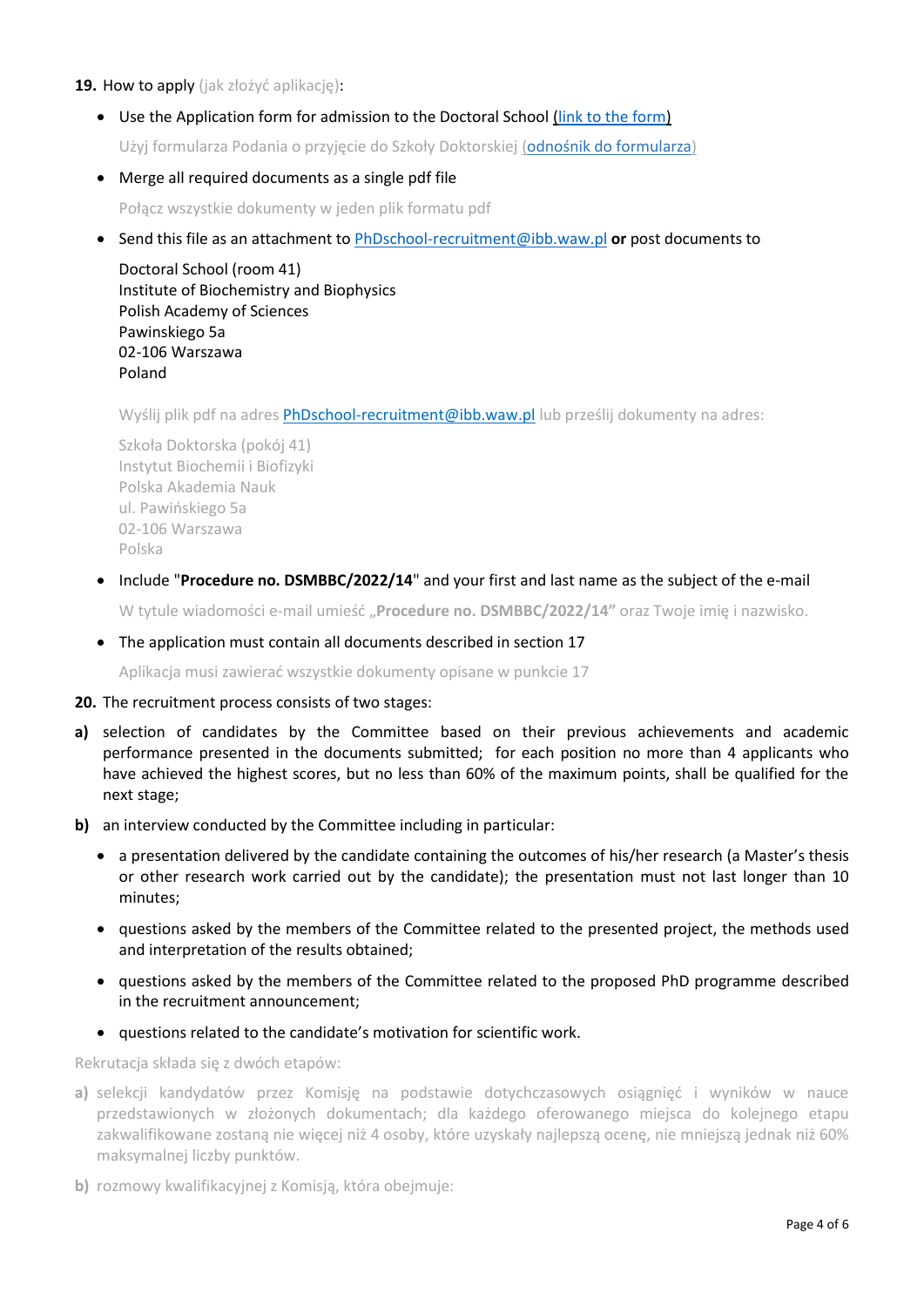- prezentację podczas której kandydat przedstawia wyniki swoich badań (pracy magisterskiej lub innej pracy badawczej wykonanej przez kandydata); prezentacja może trwać nie dłużej niż 10 minut;
- zadanie pytań przez członków Komisji sprawdzających znajomości tematyki przedstawionej przez kandydata, stosowanych przez niego metod oraz umiejętności interpretacji uzyskanych wyników;
- zadanie pytań przez członków Komisji sprawdzających znajomość tematyki wymienionej w ogłoszeniu o rekrutacji (proponowanym programie badawczym);
- poznanie motywacji kandydata do pracy naukowej.
- 21. Language of interview (język rozmowy kwalifikacyjnej):
	- either English or Polish up to the candidate's choice (angielski lub polski do wyboru przez kandydata)

### **22.** Criteria for evaluation of candidates:

- **a)** Stage One
	- learning outcomes (a scale of the evaluation:  $0.0 6.0$  points);
	- participation in a scientific project or an academic conference (a poster or oral presentation) (a scale of the evaluation:  $0.0 - 1.0$  points);
	- co-authorship of a research paper (depending on the role in the publication) (a scale of the evaluation:  $0.0 - 1.0$  points);
	- involvement in science club (a scale of the evaluation: 0.0 or 0.5 points);
	- other achievements, e.g., awards, honors, scholarships, domestic and foreign internships, voluntary work, popularization of science (a scale of the evaluation:  $0.0 - 1.5$  points).
- **b)** Stage Two
	- understanding of the project performed and methods used; the ability to interpret the results obtained; knowledge in the field related to the presented project (a scale of the evaluation: 0-10 points);
	- knowledge in the field related to the proposed PhD programme described in the recruitment announcement (a scale of the evaluation: 0-10 points);
	- form of presentation of the candidate's results (a scale of the evaluation: 0-3 points).

Kryteria oceny:

**a)** Etap pierwszy

- wyniki uzyskane w trakcie kształcenia (skala oceny 0,0 6,0 pkt.)
- udział w projekcie naukowym lub konferencji naukowej (plakat lub prezentacja ustna) (skala oceny 0,0 1,0 pkt.)
- współautorstwo publikacji naukowej (w zależności od roli w publikacji) (skala oceny 0,0 1,0 pkt.)
- praca w kole naukowym (skala oceny 0,0 lub 0,5 pkt.)
- inne osiągnięcia, np: nagrody, wyróżnienia, stypendia, staże krajowe i zagraniczne, wolontariat, popularyzacja nauki (skala oceny 0,0 - 1,5 pkt.)

**b)** Etap drugi:

- stopień zrozumienia własnej pracy; umiejętność interpretacji otrzymanych wyników; zrozumienie stosowanych metod, wiedzę w obszarze związanym z tematem przedstawionej pracy (skala oceny 0-10 pkt.),
- wiedzę w tematyce wymienionej w ogłoszeniu o rekrutacji (skala oceny 0-10 pkt.),
- forme prezentacji własnych wyników (skala oceny 0-3 pkt.).